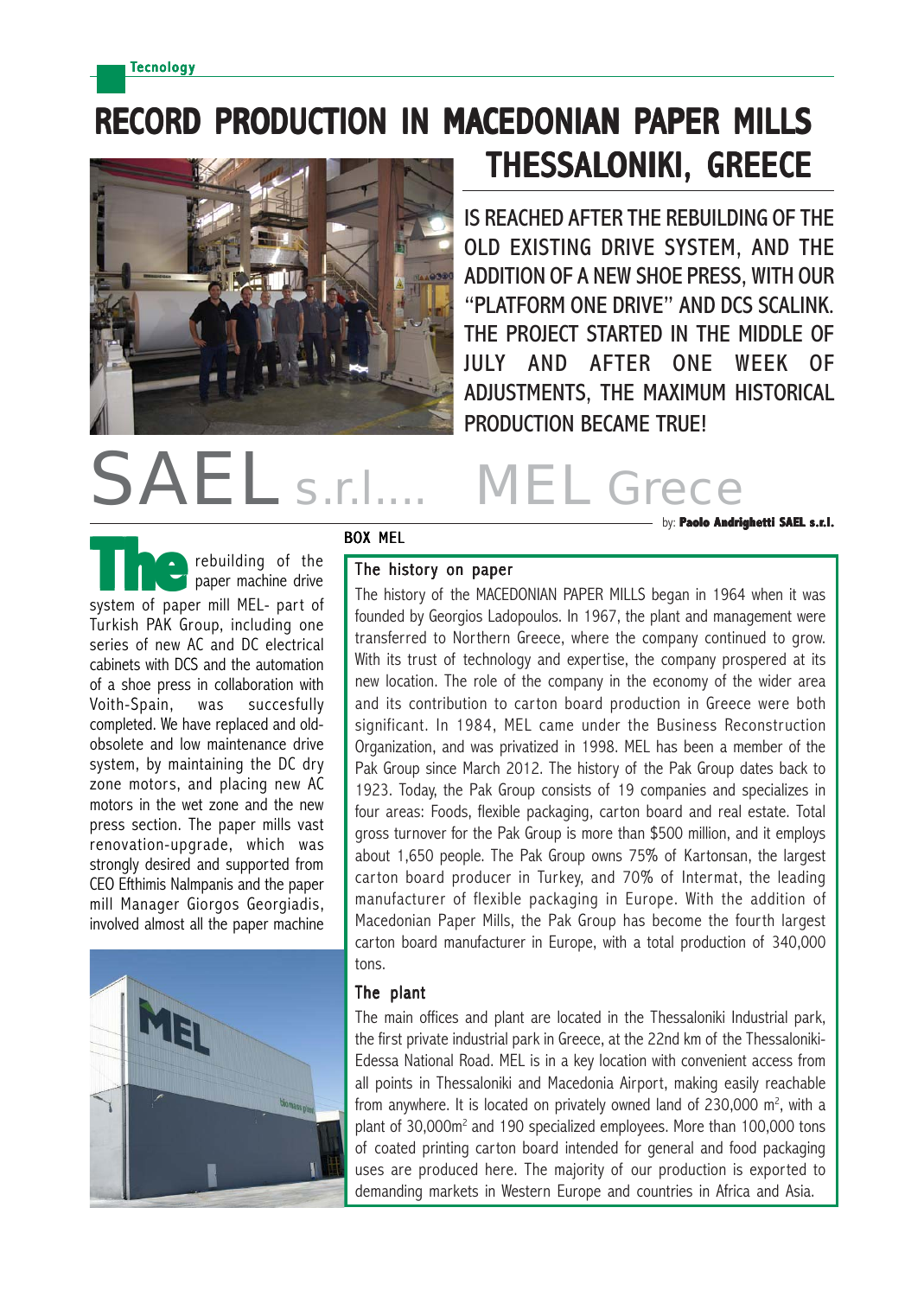parts, in which radical changes have been made in the entire Press section and drying section, tail screening and reject handling, new guide rope, complete paper machine Drive System with DCS Scalink, steam and condensate system modification, new vacuum pump system upgrade including 4 new vacuum pumps, installation of a new pulping line in the stock preparation system and the modification-upgrade of another two lines including automation, also was installed a new automation for coating kitchen, new machine hall ventilation system, new roofs and new crain with 3 hooks 30 tons plus 2X15 tons. The total investments exceeded the amount of 12.000.000 Euros.

Above to that MEL acting in advance and with the new increased capacity now in hand, has ordered a new sheeter from Milltex to be delivered in Early 2018 and is prepared to move to more actions next year in order to increase their productivity.

## **Some numbers about the project:**

2MW installed Power only for the 38 paper machine motors and 17 new motors for stock prep, 3,6 meters paper machine width, daily production now reaching at 400 tons/day, maximum speed 210m/min- target for the next upgrade 400m/min, more than 300 people involved in all mechanical electrical, construction



**The mill under reconstruction**

works, including MEL personnel, in around 3 weeks of works. The paper produced from the machine, serves the needs of customers in Europe, North Africa and ……It is estimated that more than 3,4 million boxes are produced every day, using paper produced in MEL. The record-breaking production speed of 210 meters, was a rapid reward for the enormous investment done by the paper mill both in personnel and resources, during this upgrade. The production goals in terms of speed and efficiency, and the increase of quality of the product, which was the principal reason for the investments, surpassed the expectations, receiving big satisfaction from the positive feedback from their customers.

Returning to the project supplied by SAEL, the predominant and technological part of the system was the supply of DC / AC cabinets for the control of the paper machine. The AC cabinets were powered by a new specifically dedicated transformer, in order to prevent the interference between the Inverters to the DC drive. According to our standards, the inverters are equipped with film capasitors instead of electrolytical ones, to guarantee an infinite lifetime of the product. The regulation cards



**MEL Macedonian Paper Mill view of the production plant, Salonicco Grecia.**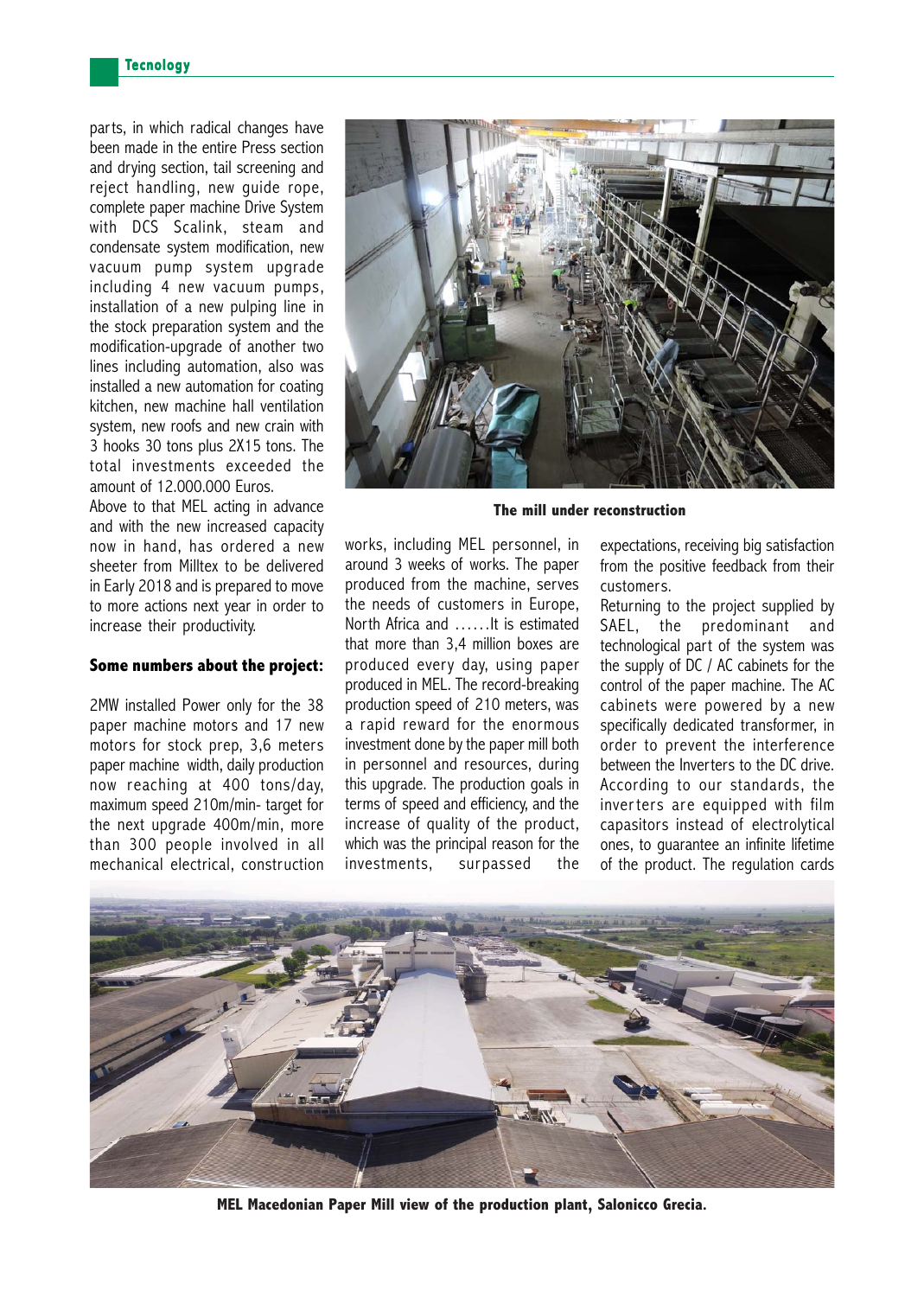

**MEL papermill, Drive and automation room during commisioning**

"ONE" are exactly the same used for both DC and AC drives; with PLAFORM ONE drives also MEL will have the possibility having only one electronic card spare part. The realization, under the customer's request, has been engineered with two separate panels for the AC and DC sections. The cascade of references was made with the "SAEL SECTIONAL DRIVE". The only existing system based on the use of the intelligent SAEL drive without the use a cascading manager. A direct communication between the drive ( without distinction between them, even though there are different DC-AC origins), carried out by a build in CAN-BUS communication with which every drive is connected, ensuring a high Cascade refresh speed between the drives and the electrical shaft of the sections. The Can-Bus used is actually a Multimaster and not a master-slave system many of our other competitors use; this protocol allows us to fully manage every single communication.

In our programming and supervision tools, we are able to control all the packets transmitted by each drive, including infinite historical trends over time, for each communication, and for all network participants. Any transmission or defective network or drive failure is memorized and stored in such a way that it is possible to control, over time, sucessfully if it was a failure or drive malfunction. Changes were also made to bring safety equipment into compliance with current regulations. The management of each sequence has been delegated to two S7 PLCs, one for the drives and one for the Shoe Press. All the machine control desks were also rebuilt with the installation of our "DOP" -digital operator panels - one for each motor, which guarantee the

redundancy of the control together with the 5 DCS stations, scattered in the plant. The DCS Scalink , realized in redundancy mode, which also manages the control of the Shoe Press, without tags limits being virtually infinite, memorizes every second all the paramenters of the system without time limit. With this platform now the paper mill will be able to extend its control also to other PLC's and memorize variables infinitely. The 'DCS in Drive" which is included inside the DCS, is an unmatched drive and management control system; allowing to memorize and display any trend, machine status and variables existing and managed by our drives. An real engineering station from which, in addition to driving the system, it also has its full control by programming and parameterising each single drive, existing hw and PLC connected to it. The DCS, drives and DOP operator panels positioned along the machine and inserted into the control desks have the Plug and Play function. Practically for their replacement in case of failure, no programming of the panel is necessary, it is the same instrument that once inserted into the desk, performs a download of the necessary sw from the "ONE" card that is assigned the display of the motor, and Reprogramming exactly



**Left: Inverter cabinet double side for wet area Right: DC drive for dry area**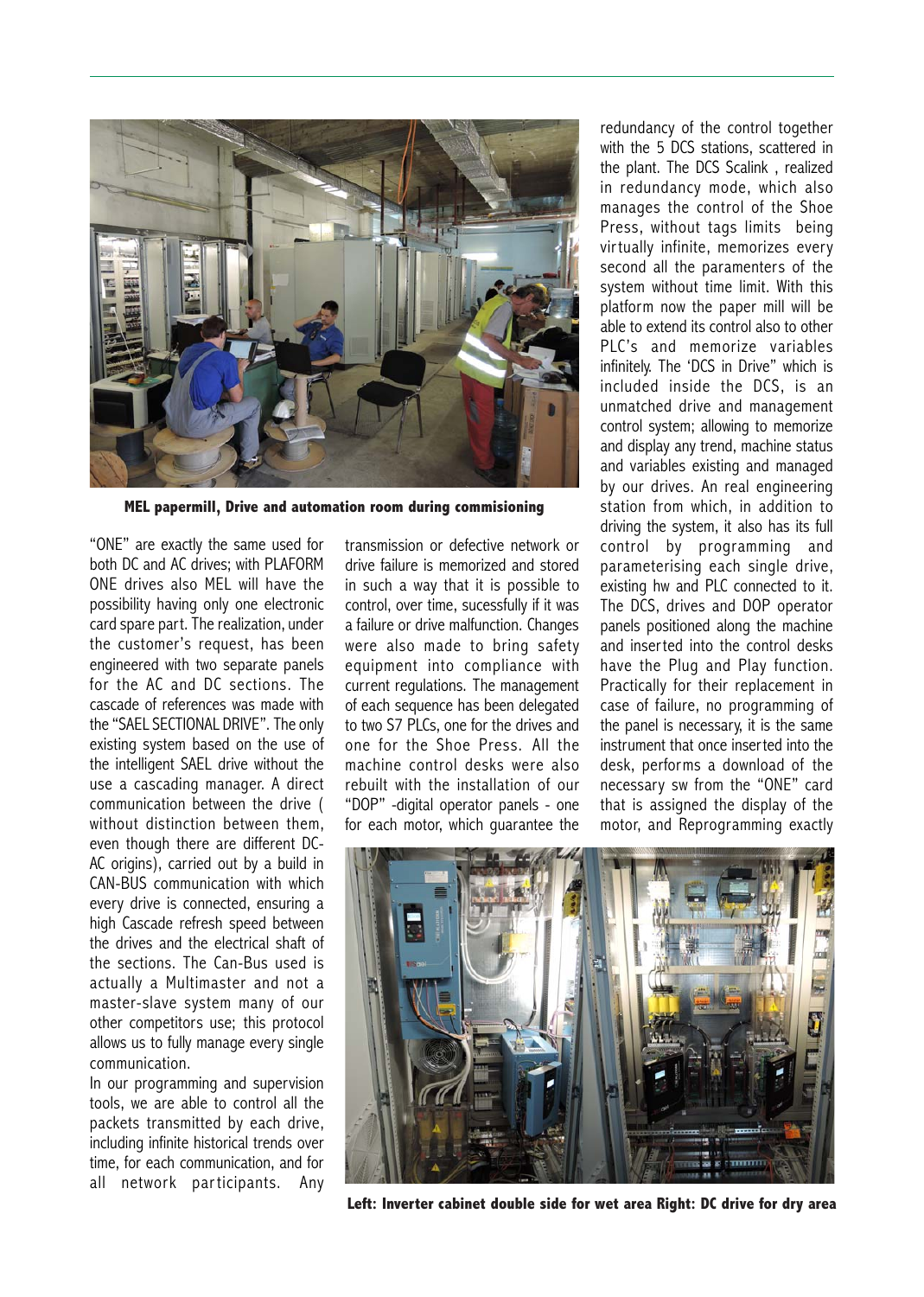as initially set. Immediately the customer, previously lacking this control, was able to understand the depth in which this engineering station can store all that is going on inside SAEL cabinets, memorizing also any single action that the operators do in the paper mill and the electrical mechanicals change in the system. Finally IWSA "internet World Sael Assistance", permits us to teleassist the paper mill in real time directly from any part of the world, where our technician can interfere. In practice from this control station is possible to parameterise the drive and the electronic card SAEL, develop or modify SW PLC and remotely control the entire system. In these years of growth SAEL has always been able to hold pace with numerous applications always finding the right solutions to value the high technology content of these plants. Our investment in research and the combination of standard PLC's with our "PLATFORM ONE", has enabled us to keep pace with the more famous electronic companies whose components had historically been standard equipment for designers of European machines. Our architecture is extremely simple, and does not require dedicated or custom hardware, leading to design simplicity and readily available spare



**THE NEW PRESS SECTION MODIFY IN MEL PAPERMILL**

parts. Apart from the drives, all the materials used are standard off the shelf products. SAEL's research into products has always been the point of strength in the systems built. Thanks to numerous applications and the policy of doing research on drives,<br>we have implemented the we have implemented the technological and control algorithms inside the drives. The motorcontrollers of the series "PLATFORM ONE" today offer a vast number of possibilities to designers and builders of paper mill machines. Their software contains various mathematical blocks, which can be configured to compose all the control modes and algorithms, that are usually used in the paper industry. A powerfull and new software "AZRUNNER", makes the approach towards the drives simple. Connections between various control blocks used for the production process are done with this tool. It also configures the drive's digital and analogue I/O's and can enable control algorithms. Year after year and month after month the drives, either inverters



**MEL cabinet room, combined with double side mounted drive to reduce the space.**